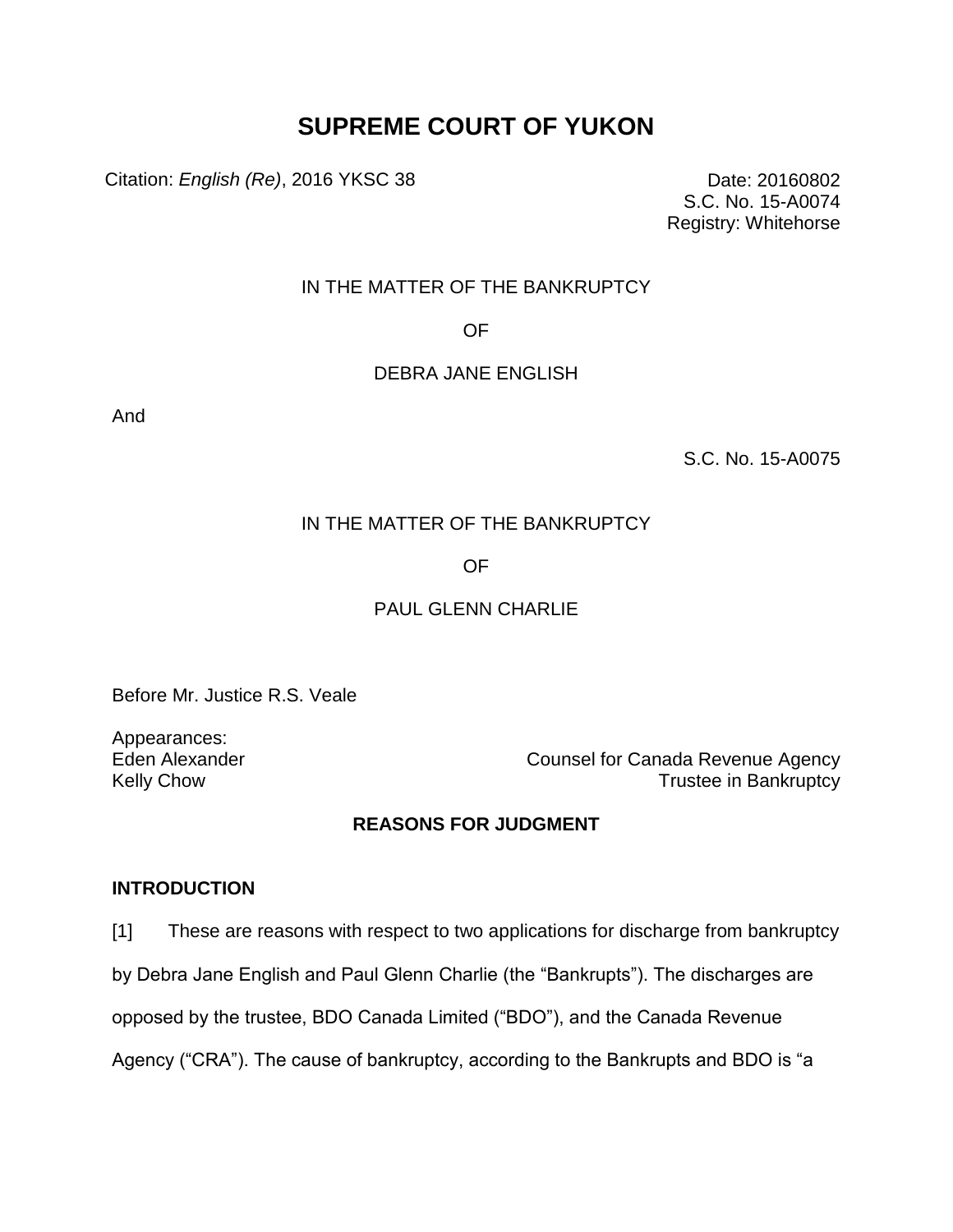business failure" with "personal guarantees and director liability for company debts". This is the first bankruptcy of Ms. English and Mr. Charlie.

[2] Both BDO and the CRA ask for conditional discharge of the Bankrupts. BDO seeks payment from the Bankrupts for outstanding surplus payments and unredeemed assets. The CRA seeks payment of roughly half of the proven tax debts from each Bankrupt for the benefit of all creditors on a *pro rata* basis.

#### **BACKGROUND AND POSITIONS OF THE PARTIES**

[3] The Bankrupts are common law partners. They individually filed for bankruptcy on November 20, 2013. At that time, they were the sole directors and shareholders of a construction corporation called PC Construction Ltd. (the "Company"). In 2012, the Company ceased operations and was dissolved in 2015. In March 2013, the CRA reassessed the Bankrupts for income tax purposes and discovered unreported earnings of \$519,448 for Ms. English and \$450,184 for Mr. Charlie. These funds were withdrawn from the Company by the Bankrupts as shareholders' loans and never repaid.

[4] The CRA has claims against the Bankrupts representing a significant proportion of the total proven unsecured claims. Ms. English's tax debt amounts to \$191,189.88 and represents 87% of the proven unsecured claims against her. Mr. Charlie's tax debt amounts to \$176,912.89 and represents 72.7% of the proven unsecured claims against him.

[5] It is the CRA's position that these are tax driven bankruptcies and it opposes discharge of the Bankrupts on the basis of s. 172(2) of the *Bankruptcy and Insolvency Act*, RSC 1973, c B-3 (the "*BIA*"). In support of a conditional discharge under s. 172(2)(c), the CRA alleges that facts in s. 173 apply, principally s. 173(1)(a), the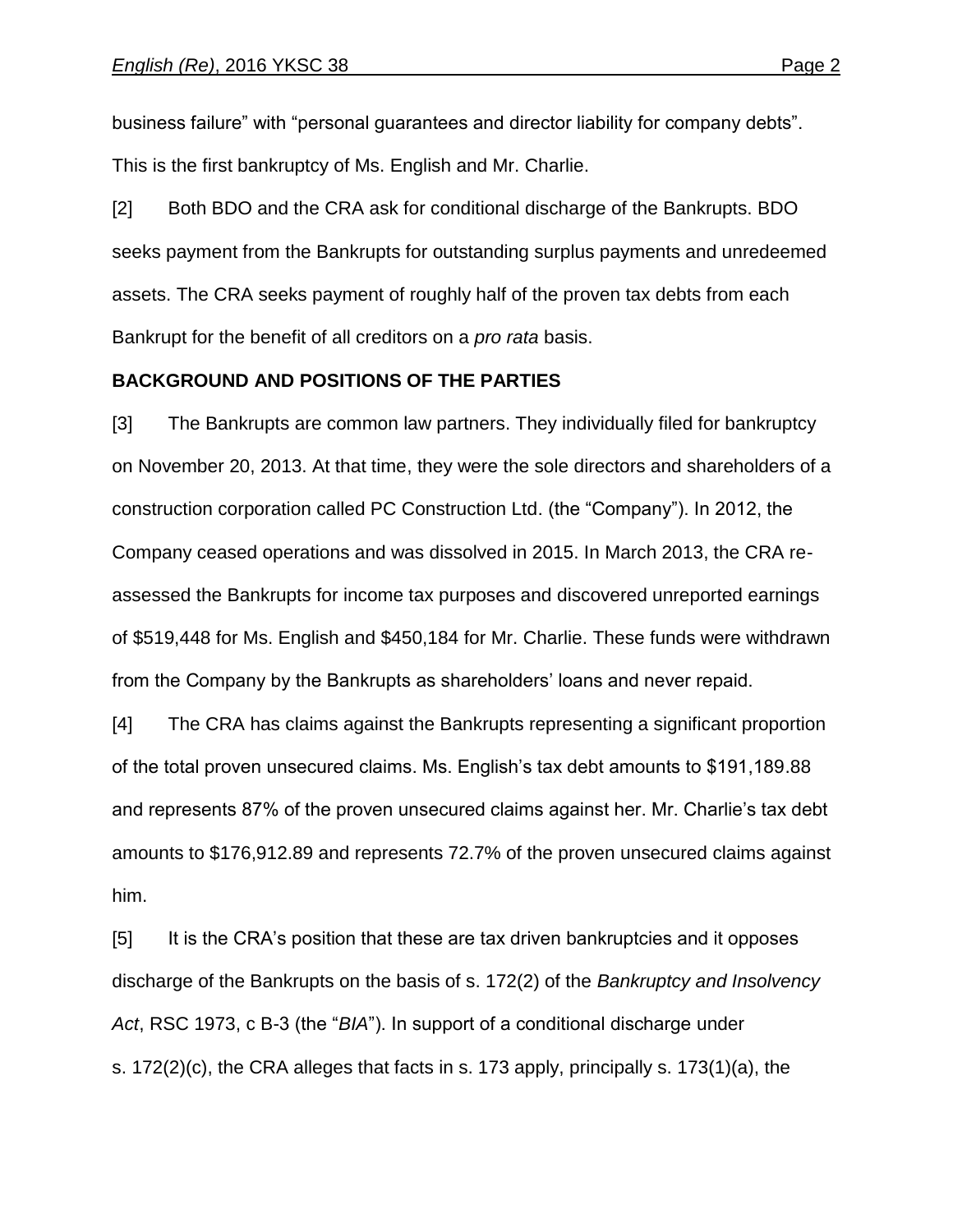Bankrupts' assets "are not of a value equal to fifty cents on the dollar on the amount of [their] unsecured liabilities". In the alternative, the CRA takes the position that ss. 173(1)(d) and (e) apply to Ms. English, and ss. 173(1)(b), (d), and (e) apply to Mr. Charlie.

[6] BDO opposes discharge of the Bankrupts on the basis that they failed to perform duties under the *BIA*. Specifically, it is BDO's submission that the Bankrupts failed to report to BDO as required by the *BIA* and have outstanding surplus payments and unredeemed assets.

[7] The Bankrupts have filed a joint affidavit with the Court primarily outlining their current financial situation. They also dispute the amount of the CRA's reassessment but conceded they did not previously challenge the reassessment. In the hearing, Ms. English also specifically disputed the amount of the unredeemed assets, specifically the value of a 2009 GMC Acadia, as put forward by BDO.

#### **ANALYSIS**

[8] One of the central objectives of the *BIA* is to provide for the financial rehabilitation of insolvent individuals. An "honest but unfortunate debtor" may be permitted a discharge from bankruptcy so that he or she can become a contributing member of society, free from the burden of her debts and creditors. It is also of the utmost importance that public confidence in the insolvency system be upheld. This requires that rehabilitation of a bankrupt be balanced with the expectation of creditors to be repaid. Accordingly, the conduct of a bankrupt is an important factor to consider in every application for discharge from bankruptcy (*Hagerman (Re)*, 2014 SKQB 185, at para. 9).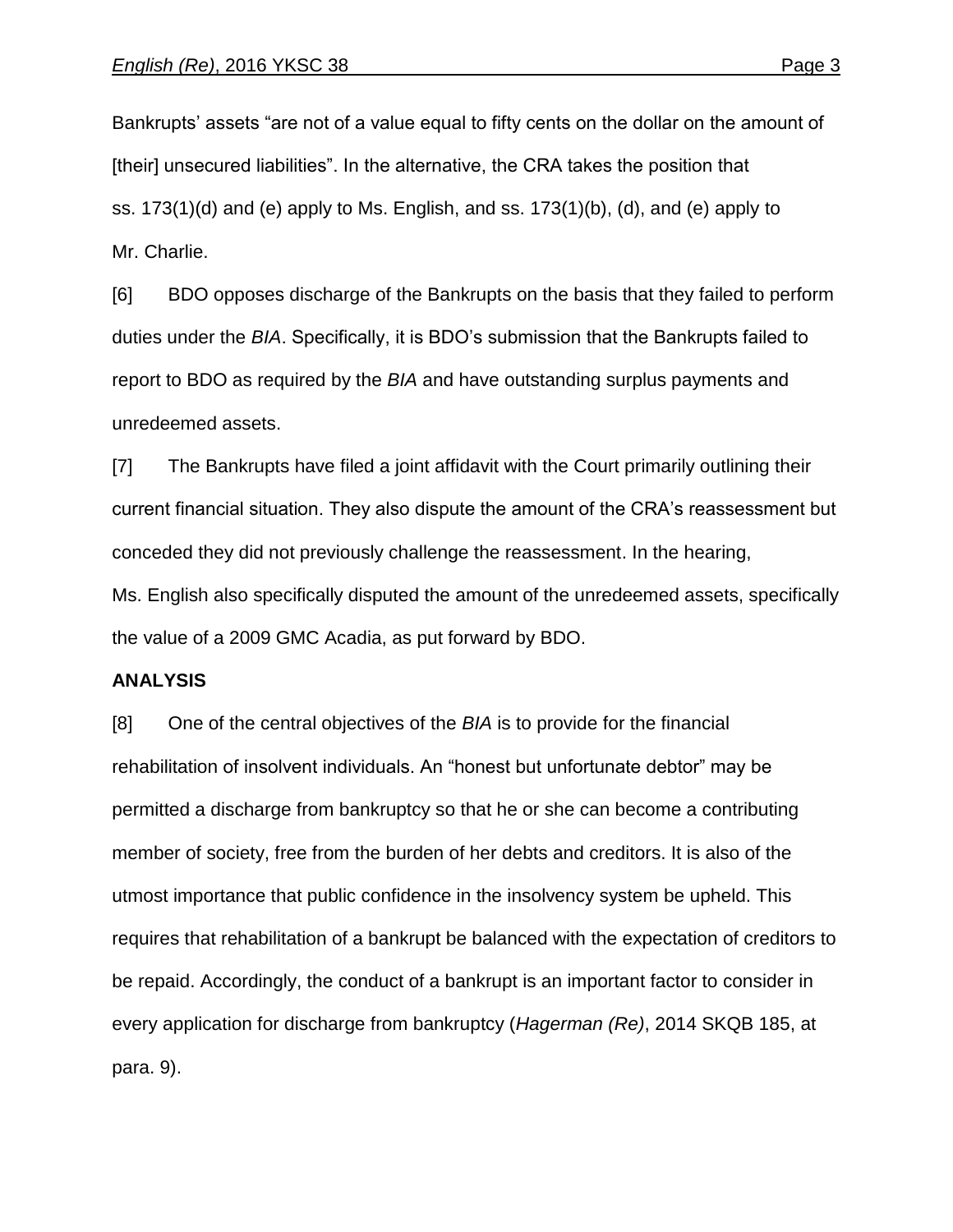[9] I agree with the CRA that the Bankrupts are not honest but unfortunate debtors. Although they are not "personal income tax debtors" as defined in s. 172.1 of the *BIA*, their tax debt to the CRA comprises a significant portion of their overall debt. Together, Ms. English and Mr. Charlie failed to report \$889,418 in earnings to the CRA. The Bankrupts have made no attempts to pay their tax debts thus far.

[10] According to s. 153(8) of the *Income Tax Act*, RSC 1985, c 1 ( $5<sup>th</sup>$  Supp), an

assessment is binding unless it is objected to or appealed. The Bankrupts did not

challenge the CRA's re-assessment disclosing the unreported earnings. Therefore, the

Bankrupt's current disagreement with the amount of the tax debt has no bearing on the

amount of the CRA's proven claims.

[11] As the Bankrupts do not meet the definition of personal income tax debtors,

ss. 172 and 173 of the *BIA* must be considered. Section 172(2) prescribes that a court

shall not grant an absolute discharge if any of the facts referred to in s. 173 are proved.

The facts in s. 173 relevant to this case are:

(a) the assets of the bankrupt are not of a value equal to fifty cents on the dollar on the amount of the bankrupt's unsecured liabilities, unless the bankrupt satisfies the court that the fact that the assets are not of a value equal to fifty cents on the dollar on the amount of the bankrupt's unsecured liabilities has arisen from circumstances for which the bankrupt cannot justly be held responsible;

(b) the bankrupt has omitted to keep such books of account as are usual and proper in the business carried on by the bankrupt and as sufficiently disclose the business transactions and financial position of the bankrupt within the period beginning on the day that is three years before the date of the initial bankruptcy event and ending on the date of the bankruptcy, both dates included;

…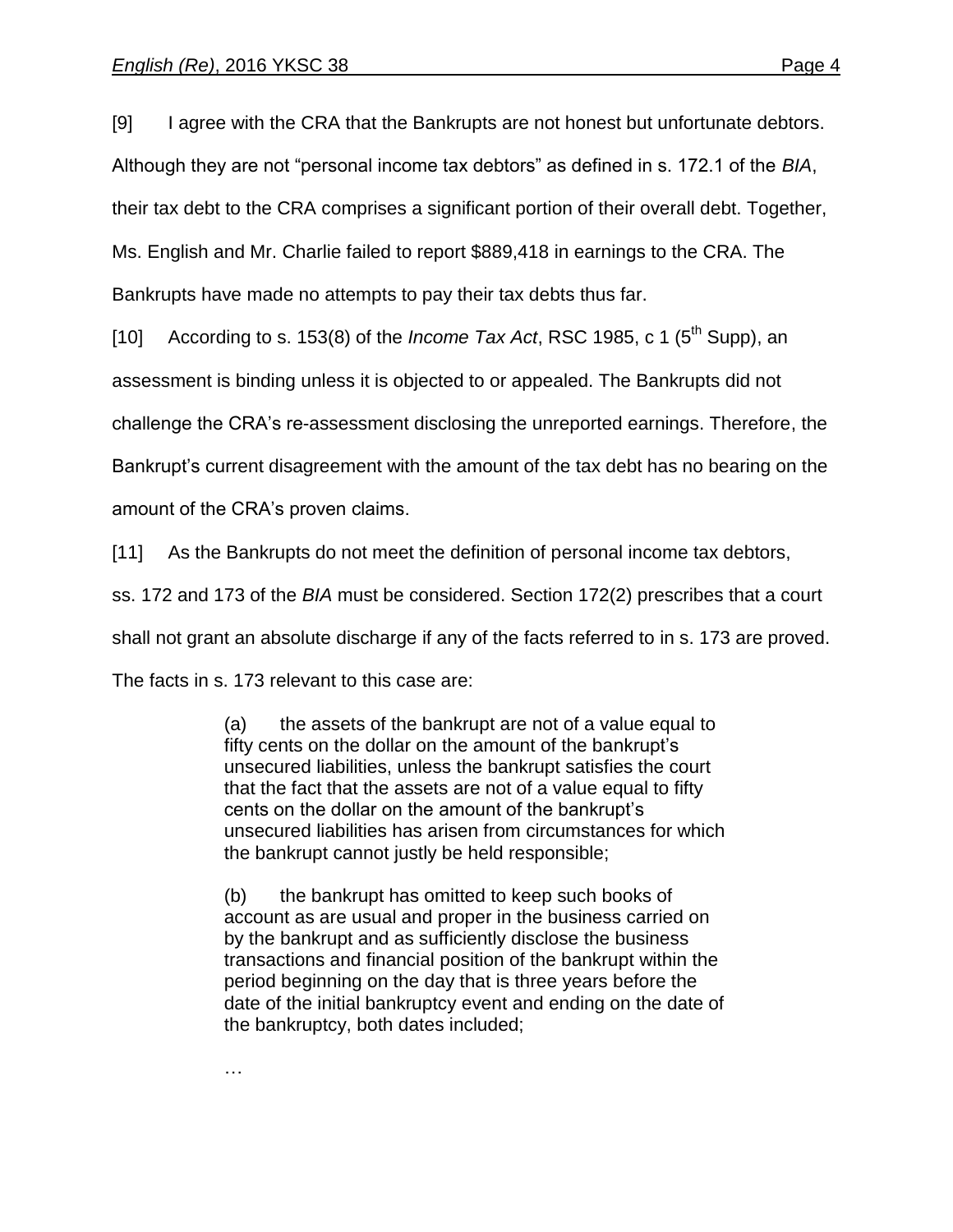(d) the bankrupt has failed to account satisfactorily for any loss of assets or for any deficiency of assets to meet the bankrupt's liabilities;

(e) the bankrupt has brought on, or contributed to, the bankruptcy by rash and hazardous speculations, by unjustifiable extravagance in living, by gambling or by culpable neglect of the bankrupt's business affairs;

[12] I find that the CRA has met the onus of proving s.  $173(1)(a)$ , that the assets of

the Bankrupts are not of a value of at least fifty cents on the dollar of their unsecured

liabilities. The Bankrupts have not disputed this fact, nor have they offered an

explanation as to why they cannot be held justly responsible for this fact. The Bankrupts

attribute their insolvency to business failure. While their business may have indeed

failed, the Bankrupts contributed to their own insolvency by neglecting to pay their taxes

and thus can justly be held responsible for their debts. The Bankrupts withdrew large

amounts from the Company and never repaid them. They subsequently chose not to

report these earnings to the CRA and did not pay income tax on these earnings.

[13] As noted in *Zinkiew (Re)*, 2004 BCSC 1831, at paras. 58-59, and cited in

*McRudden (Re)*, 2014 BCSC 217, at para. 32, those who deliberately do not pay their

taxes are not honest but unfortunate debtors,

58 CCRA relies on Master Funduk's decision in *Toal, Re*[,](https://nextcanada.westlaw.com/Link/Document/FullText?findType=Y&pubNum=6407&serNum=1993383085&originationContext=document&transitionType=Document&contextData=(sc.Folder*cid.d7651c03c60348cfbbd1101568e0aed3*oc.Keycite))  [\[1993\] A.J. No. 442](https://nextcanada.westlaw.com/Link/Document/FullText?findType=Y&pubNum=6407&serNum=1993383085&originationContext=document&transitionType=Document&contextData=(sc.Folder*cid.d7651c03c60348cfbbd1101568e0aed3*oc.Keycite)) (Alta. Q.B.). That decision affirms the fact that bankruptcy courts do not look kindly on those who deliberately fail to pay income taxes and then look to the bankruptcy system for relief. As Master Funduk succinctly puts it:

...Nobody likes paying income tax. But I resile from the position that a taxpayer should not pay income tax when he incurs it... and when the liability reaches a large amount go into bankruptcy and piously say the he cannot now pay that large debt and it has caused his bankruptcy. Debts do not cause bankruptcy. In this case,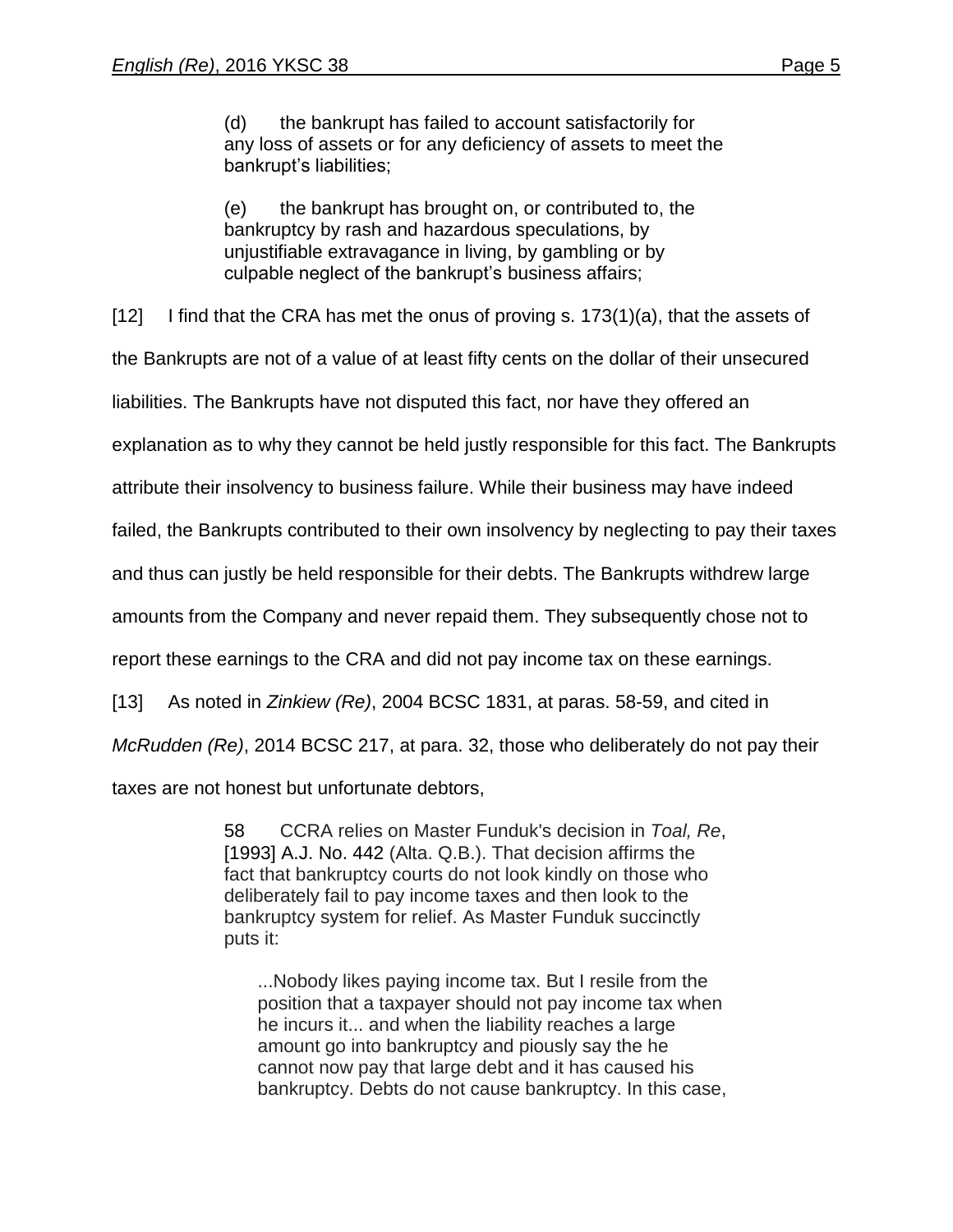it was the unacceptable conduct of the bankrupt which created this situation. (at para 14).

59 Master Funduk revisited this issue in *Emmerton, Re*[,](https://nextcanada.westlaw.com/Link/Document/FullText?findType=Y&pubNum=6407&serNum=1995395333&originationContext=document&transitionType=Document&contextData=(sc.Folder*cid.d7651c03c60348cfbbd1101568e0aed3*oc.Keycite))  [\[1995\] A.J. No. 4](https://nextcanada.westlaw.com/Link/Document/FullText?findType=Y&pubNum=6407&serNum=1995395333&originationContext=document&transitionType=Document&contextData=(sc.Folder*cid.d7651c03c60348cfbbd1101568e0aed3*oc.Keycite)) (Alta. Q.B.):

> The failure to pay income tax on income as it is earned is misconduct. The failure to pay income tax on income as it is earned cannot be classed as a misfortune.

... Self-employed income earners cannot be allowed to evade their legal obligation to pay income tax through resort to the BIA. Tax dodging is not acceptable, especially in these times when the country is facing a crushing debt burden and those who do pay are being asked to pay even more. It is not an answer to say that the bankrupt cannot now pay the income tax. He could have when he incurred that liability. He chose not to do so. (at paras 22 & 24)

[14] My finding that s. 173(1)(a) has been proved by the CRA is sufficient to refuse an

absolute discharge, as s. 172(2) requires proof of only one s. 173 fact. Nonetheless,

based on materials filed with the court, I also find that ss. 173(1)(d) and (e) are proved

in the case of Ms. English and ss. 173(1)(b), (d), and (e) are proved by the CRA in the

case of Mr. Charlie.

[15] Deterrence and denunciation are important considerations in tax-driven

bankruptcies. There is a significant public interest in ensuring that everyone pays their

taxes. The bankruptcy system is designed to give honest but unfortunate debtors a

second chance, not to absolve tax avoiders of their public responsibilities. A conditional

discharge of the Bankrupts in this case appropriately balances the rehabilitation of the

Bankrupts and the protection of their creditors while taking into account the

circumstances of this case.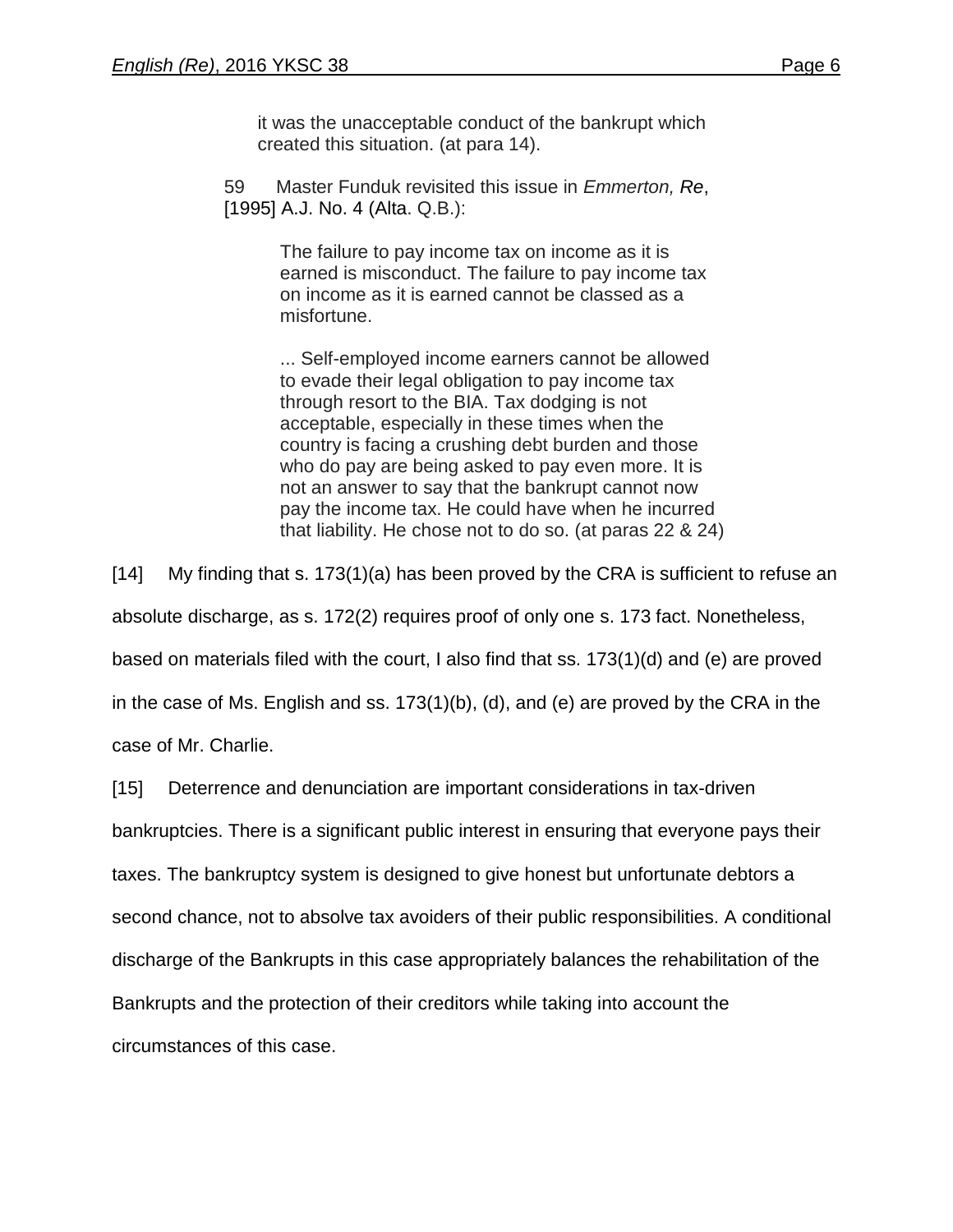[16] Although the Bankrupts claim they are not currently generating very much income, this does not prevent the imposition of a conditional discharge. In *Zinkiew,* at para. 63, Registrar Bouck noted that historical earnings of a bankrupt are sufficient evidence of their ability to make payments toward a conditional discharge. The Bankrupts are capable of earning an income. Ms. English is a qualified and experienced teacher. Mr. Charlie has shown he is capable of earning significant income through his trade and entrepreneurship.

[17] The CRA has suggested the Bankrupts pay roughly half of their tax debts *pro rata* for the benefit of all creditors. This amount is fair and reasonable based on case law of other tax driven bankruptcies (see *Pinc (Re)*, 2007 BCSC 380; *Paine (Re)*, 2001 BCSC 309), the Bankrupts' future earning prospects, and the need to uphold the integrity of the bankruptcy and tax regimes. Holding the Bankrupts responsible for their tax debts is also essential to their rehabilitation and to the deterrence and denunciation of all tax avoiders.

[18] BDO has proved its claim against Mr. Charlie for outstanding surplus payments and unredeemed assets in the amount of \$14,400. They have also proved their claim against Ms. English for outstanding surplus payments and unredeemed assets in the amount of \$15,500.

[19] There is a dispute about the value of an unredeemed asset of Ms. English, namely a 2009 GMC Acadia valued at \$10,000 by BDO. There was a written agreement that Ms. English repurchase BDO's \$10,000 interest. Ms. English has recently had the vehicle valued at an amount of \$2,500-\$3,500. Ms. Laura Compo, a representative for BDO in this bankruptcy matter, had oral discussions with Ms. English agreeing to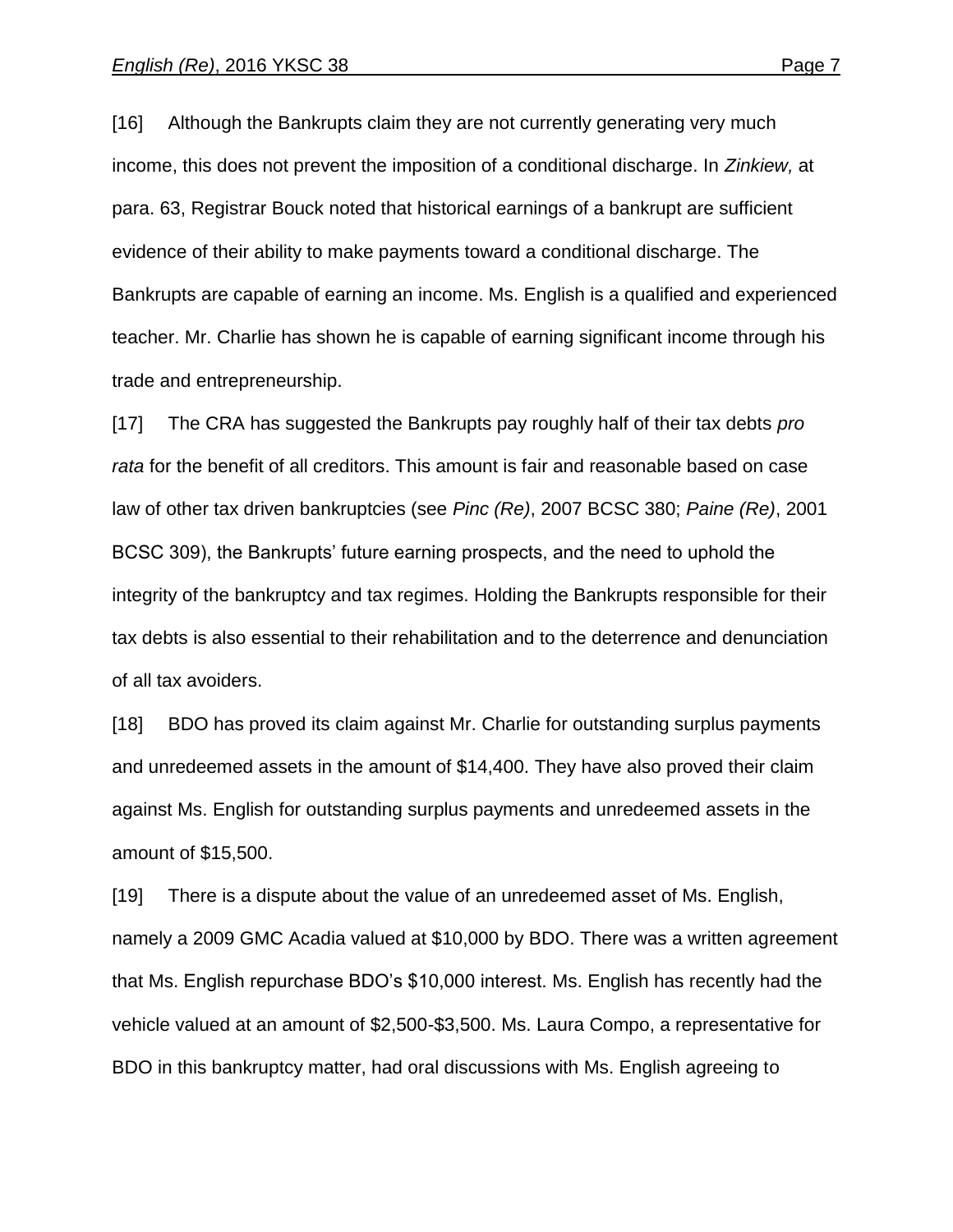amend the value of the vehicle. The Trustee's supplementary report acknowledges this discussion but submits it was done in error. I find that Ms. Campo's agreement was in error and the value of the GMC Acadia should remain at \$10,000, which brings her total balance for unpaid surplus and unredeemed assets to \$15,500.

#### **DISPOSITION**

[20] I order that discharge of the Bankrupt, Ms. English, is suspended conditionally upon the following terms:

- 1. The Bankrupt shall pay to her trustee, BDO, a total of \$15,500 to be paid in instalments of \$500 per month over a term of 31 months;
- 2. The Bankrupt shall pay, *pro rata* to the benefit of all creditors, 50.1% of the tax debt owed to the CRA over a term of 60 months – an amount equalling \$1,589.38 per month, or \$93,000 in total;
- 3. Until the payment condition above is satisfied, the Bankrupt shall provide proof she has filed with the CRA her post-bankruptcy Income Tax returns in accordance with the *Income Tax Act*, and if applicable, her Goods and Services/Harmonized Sales Tax returns in accordance with the *Excise Tax Act*, RSC 1985, c E-15, for every subsequent tax year, and further provide proof of payment for any amount due to the CRA for those taxation years in accordance with the *Income Tax Act* and *Excise Tax Act*.

[21] I order that discharge of the Bankrupt, Mr. Charlie, is suspended conditionally upon the following terms:

1. The Bankrupt shall pay to his trustee, BDO, a total of \$14,400 to be paid in instalments of \$500 per month over a term of 28.8 months;